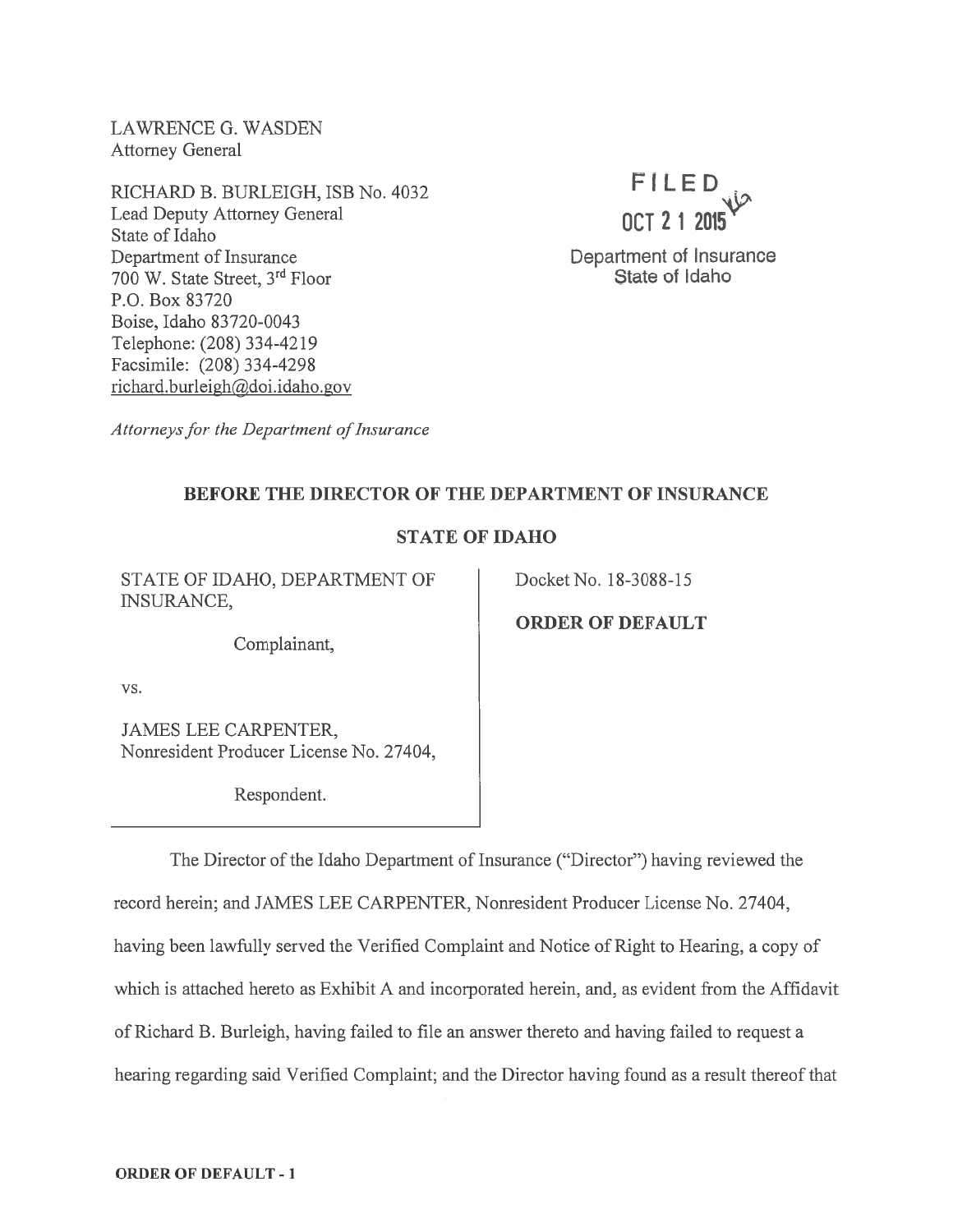JAMES LEE CARPENTER has waived his rights regarding the opportunity for hearing; and in consideration of the premises;

IT IS HEREBY ORDERED that Nonresident Producer License No. 27404 issued to JAMES LEE CARPENTER is REFUSED CONTINUANCE;

IT IS FURTHER ORDERED that JAMES LEE CARPENTER shall immediately return Nonresident Producer License No. 27404 to the Idaho Department of Insurance, P.O. Box 83720, Boise, Idaho 83720-0043;

IT IS SO ORDERED. DATED this  $\frac{S_f}{S_f}$  day of October, 2015.

> STATE OF IDAHO DEPARTMENT OF INSURANCE

wern AN L. CAMERON

**Director**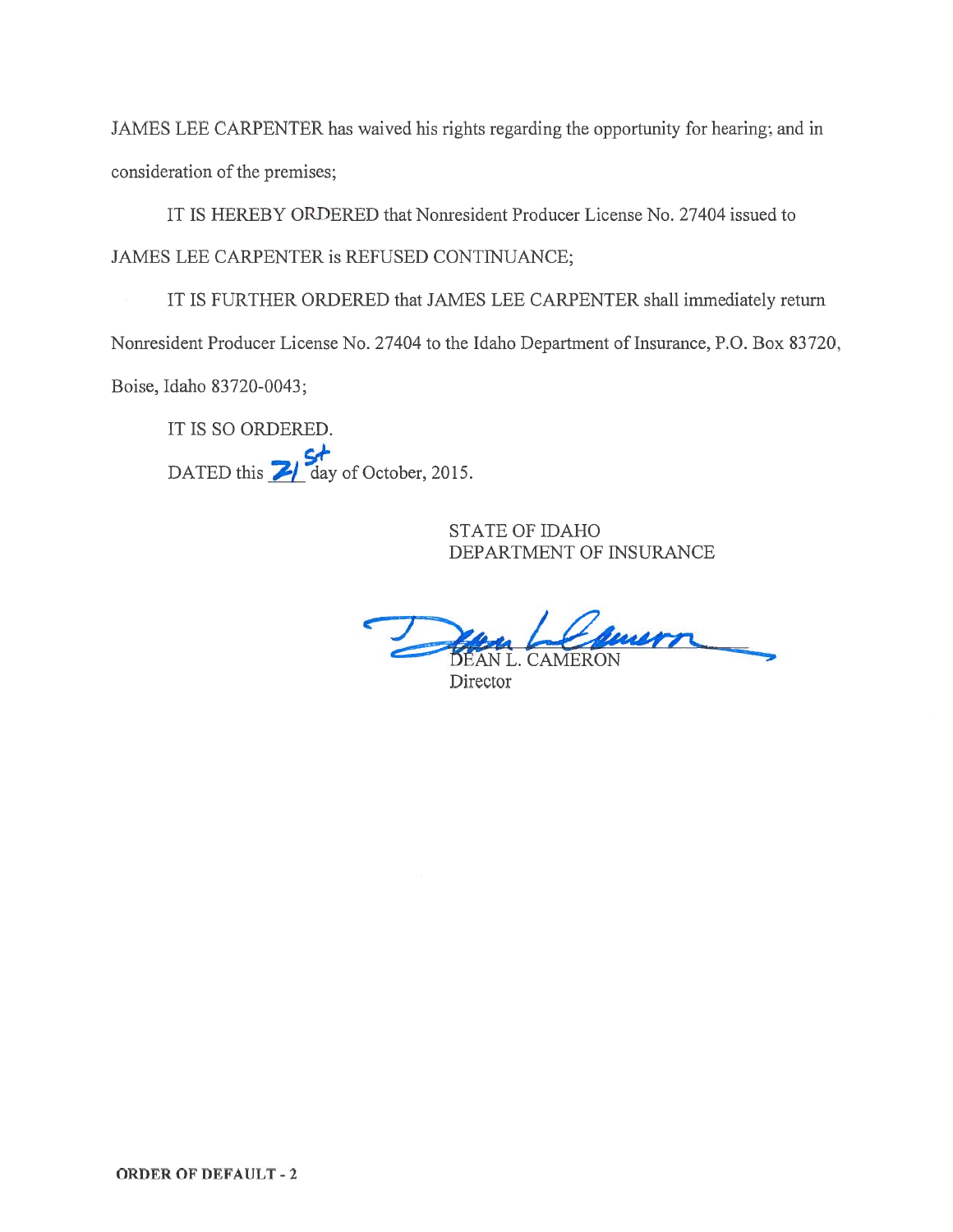#### NOTIFICATION REGARDING REPORTABLE PROCEEDINGS

This is considered <sup>a</sup> reportable administrative proceeding. As such, it is <sup>a</sup> public record and is public information that may be disclosed to other states and reported to companies of which you are actively appointed. This information will be reported to the National Association of Insurance Commissioners (NAIC) and will appear in the Idaho Department of Insurance's online searchable database. Be aware that this proceeding must be disclosed on any license application and must be reported to any and all states in which you hold an insurance license.

#### NOTIFICATION OF RIGHTS

This constitutes <sup>a</sup> final order of the agency. Any party may file <sup>a</sup> motion for reconsideration of this final order within fourteen (14) days of the service date of this order. The agency will dispose of the petition for reconsideration within twenty-one (21) days of its receipt, or the petition will be considered denied by operation of law. See Idaho Code § 67-5246(4).

Pursuant to Idaho Code  $\S$ § 67-5270 and 67-5272, any party aggrieved by this final order may appeal it by filing a petition for judicial review in the district court of the county in which: (1) the hearing was held; or (2) the final agency action was taken; or (3) the aggrieved party resides or operates its principal place of business in Idaho; or (4) the real property or personal property that was the subject of the agency decision is located. An appeal must be filed within twenty-eight  $(28)$  days of: (a) the service date of this final order, or (b) an order denying a petition for reconsideration, or (c) the failure within twenty-one (21) days to gran<sup>t</sup> or deny <sup>a</sup> petition for reconsideration, whichever is later. See Idaho Code § 67-5273. The filing of <sup>a</sup> petition for judicial review to the district court does not itself stay the effectiveness or enforcement of the order under appeal.

#### ORDER OF DEFAULT -3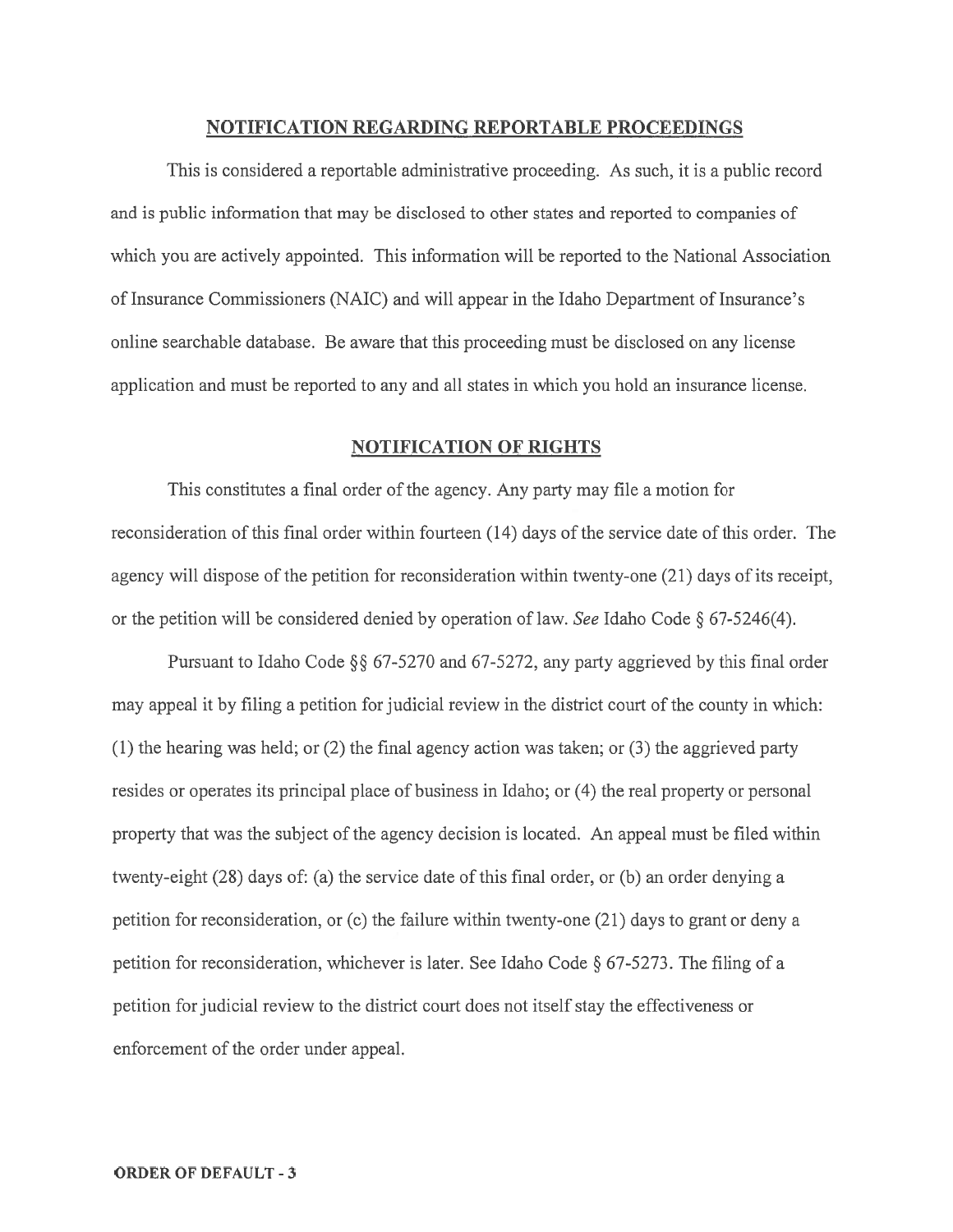## CERTIFICATE OF SERVICE

I HEREBY CERTIFY that I have, on this  $\overline{Z}$  day of October, 2015, caused a true and correct copy of the foregoing ORDER OF DEFAULT to be served upon the following by the designated means:

James Lee Carpenter JL Carpenter & Associates 312 Oak Point, Ste. 204 Central Point, OR 97502-2542

Jackson National Life Insurance Company 1 Corporate Way Lansing, MI 48951-1001

Lincoln Benefit Life Company 5600 N. River Drive, Ste. 300 Columbia Center 1 Rosemont, IL 60018

Pacific Life Insurance Company 700 Newport Center Drive Newport Beach, CA 92660

The Perm Insurance and Annuity Company 600 Dresher Road Horsham, PA 19044

The Penn Mutual Life Insurance Company 600 Dresher Road Horsham, PA 19044

- $\boxtimes$  first class mail certified mail hand delivery via facsimile
- $\boxtimes$  first class mail certified mail<br>hand delivery LI via facsimile

 $\boxtimes$  first class mail certified mail hand delivery I via facsimile

 $\boxtimes$  first class mail certified mail hand delivery via facsimile

 $\boxtimes$  first class mail certified mail hand delivery via facsimile

 $\boxtimes$  first class mail certified mail hand delivery via facsimile

Kelly Grady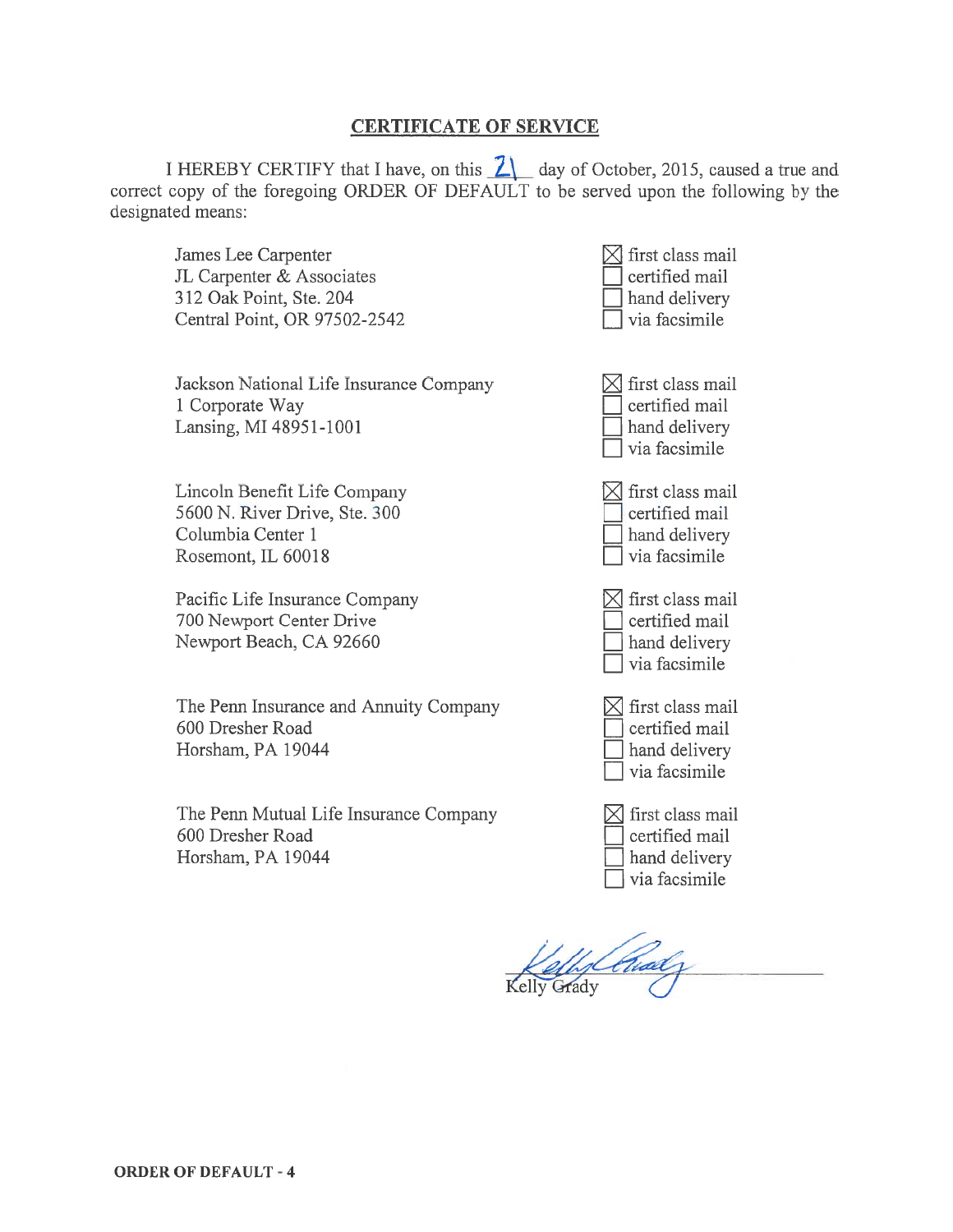LAWRENCE G. WASDEN Attorney General

RICHARD B. BURLEIGH, ISB No. 4032 Lead Deputy Attorney General State of Idaho Department of Insurance 700 W. State Street, 3rd Floor P.O. Box 83720 Boise, Idaho 83720-0043 Telephone: (208) 334-4219 Facsimile: (208) 334-4298 richard.burleigh@doi.idaho.gov

FILED SEP 18 2015 WWW

Department of Insurance State of Idaho

Attorneys for the Department of Insurance

## BEFORE THE DIRECTOR OF THE DEPARTMENT OF INSURANCE

## STATE OF IDAHO

STATE OF IDAHO, DEPARTMENT OF INSURANCE,

Complainant,

vs.

JAMES LEE CARPENTER, Nonresident Producer License No. 27404,

Respondent.

Docket No. 18-3088-15

## VERIFIED COMPLAINT AND NOTICE OF RIGHT TO HEARING

The Idaho Department of Insurance ("Department") complains and allege as follows:

# **JURISDICTION**

1. Jurisdiction in this matter is founded in the Idaho Insurance Code, Idaho Code

 $§$  41-101 *et seq.*, including Idaho Code  $§$  41-210, which authorizes the Director of the

Department of Insurance ("Director") to enforce the provisions of title 41 of the Idaho Code,

including those governing the activities of JAMES LEE CARPENTER ("CARPENTER"),

VERIFIED COMPLAINT AND NOTICE OF RIGHT TO HEARING - Page 1  $\overline{A}$ 

EXHIBIT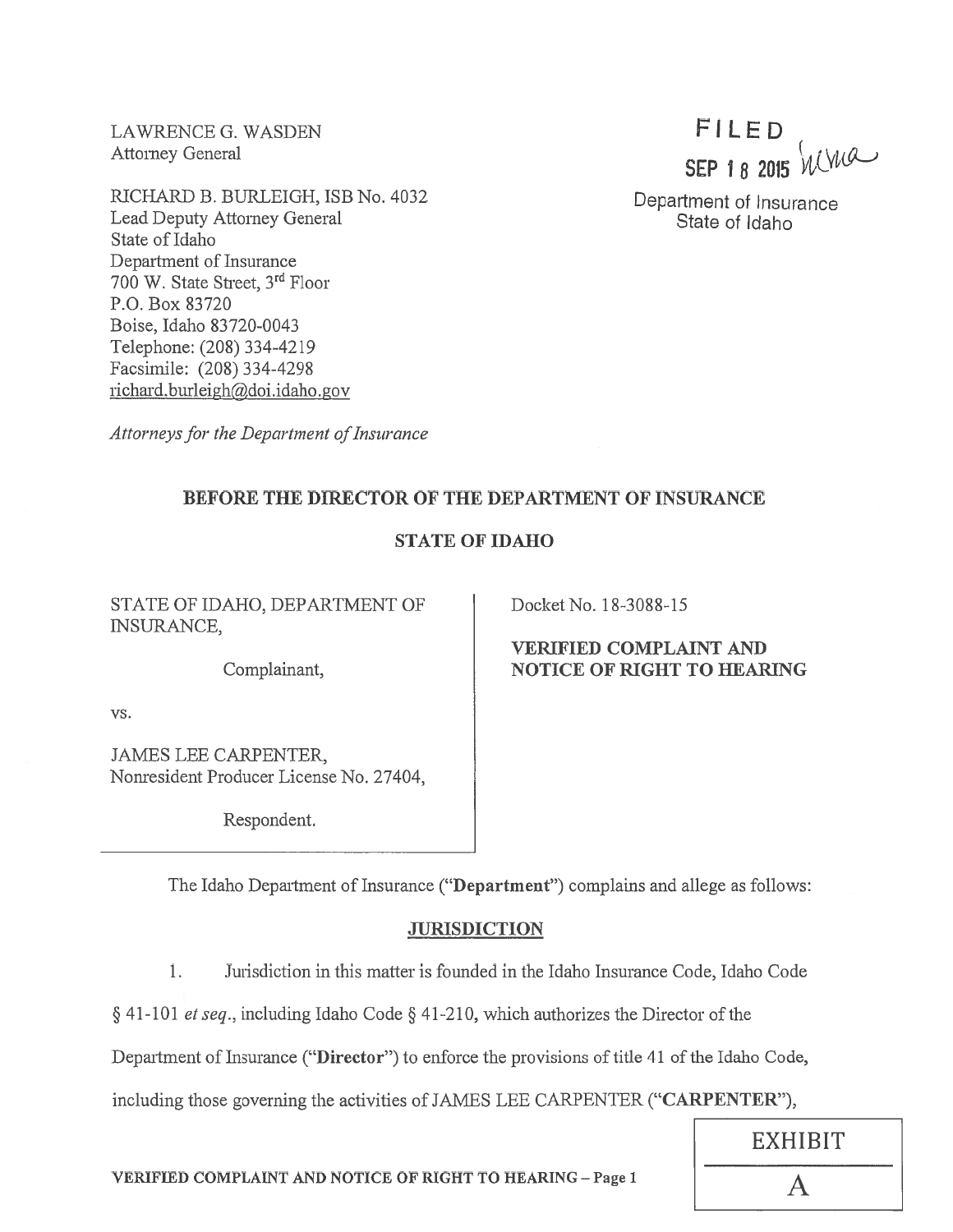Nonresident Producer License No. 27404, as an insurance producer licensed under title 41, Idaho Code.

2. Jurisdiction is further founded in Idaho Code § 41-213, which authorizes the Department to institute such proceedings as deemed necessary for the enforcement of any provision of the Idaho Insurance Code, including but not limited to suspension, revocation, or refusal to issue or continue <sup>a</sup> license and the imposition of administrative penalties.

3. This <sup>p</sup>leading also serves as notice to CARPENTER of his right to contest the allegations, of the requested relief, and of his right to hearing.

#### CONTROLLING LAW

4. This action is brought pursuan<sup>t</sup> to Idaho Code § 41-1016(1), which defines the causes and violations that can lead to the imposition of administrative penalties, and suspension, revocation, or refusal to issue or continue an insurance license.

5. Idaho Code § 41-10l6(1)(h) permits the Director to the impose administrative penalties, and suspend, revoke, or refuse to issue or continue an insurance license where an individual demonstrates "incompetence, untrustworthiness or financial irresponsibility, or [is] a source of injury and loss to the public or others, in the conduct of business in this state or elsewhere."

#### RESPONDENT

6. CARPENTER is <sup>a</sup> nonresident insurance producer, currently holding Idaho Nonresident Insurance Producer License No. 27404. The license was originally issued on March 22, 1991, and expires on September 30, 2015.

7. According to Department records, CARPENTER conducts business as JL Carpenter & Associates in Central Point, Oregon.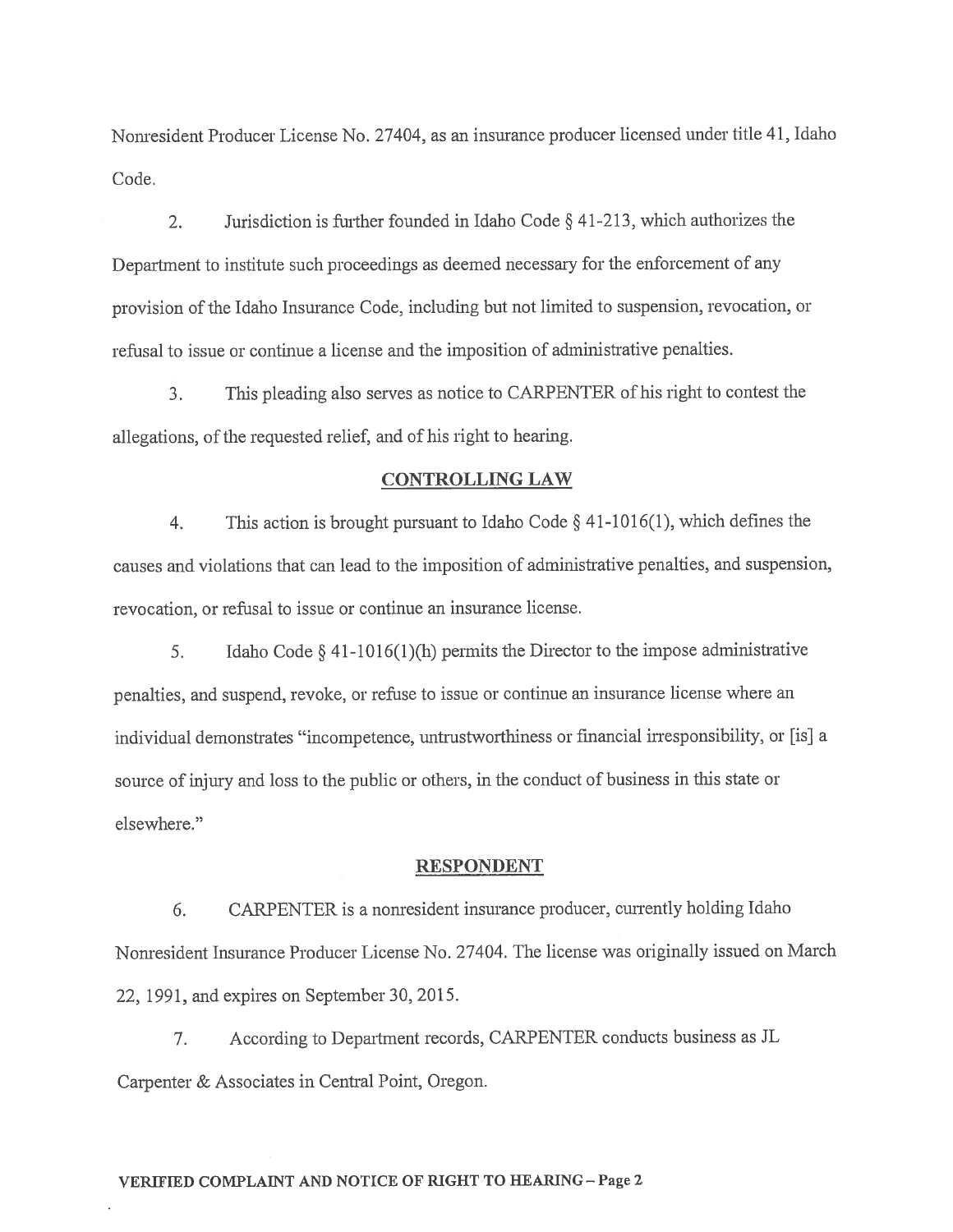8. Business registry records of the Oregon Secretary of State reflect that JL Carpenter & Associates, Inc. ("Carpenter's Corporation"), was incorporated on January 4, 2005, and administratively dissolved March 4, 2011, and identify CARPENTER as president of the corporation.

9. The name JL Carpenter  $&$  Associates is also an assumed business name for Skies Unlimited LLC, an Oregon limited liability company owned and operated by CARPENTER. However records of the Oregon Secretary of State reflect that the assumed business name was not renewed and expired as of May 2013.

#### FACTUAL ALLEGATIONS

10. On or about September 3, 2015, CARPENTER timely submitted to the Department an application to renew Idaho Nonresident Insurance Producer License No. <sup>27404</sup> ("Renewal Application").

11. Following receipt of CARPENTER' <sup>s</sup> Renewal Application, the Department, as part of its ordinary conduct, ordered and reviewed, among other information, a FINRA BrokerCheck Report ("FINRA Report") updated as of September 4, 2015.

12. The FINRA Report identified numerous tax liens against CARPENTER, including:

- a. Arizona Department of Revenue Lien ID #10169115, filed against CARPENTER with the Arizona Secretary of State on March 9, 2015, reflecting <sup>a</sup> total unpaid assessment of \$37,660.52;
- b. United States tax lien, Serial No. 700488610, filed against CARPENTER with the Oregon Secretary of State on September 24, 2010, reflecting <sup>a</sup> total unpaid assessment of \$46,271.73.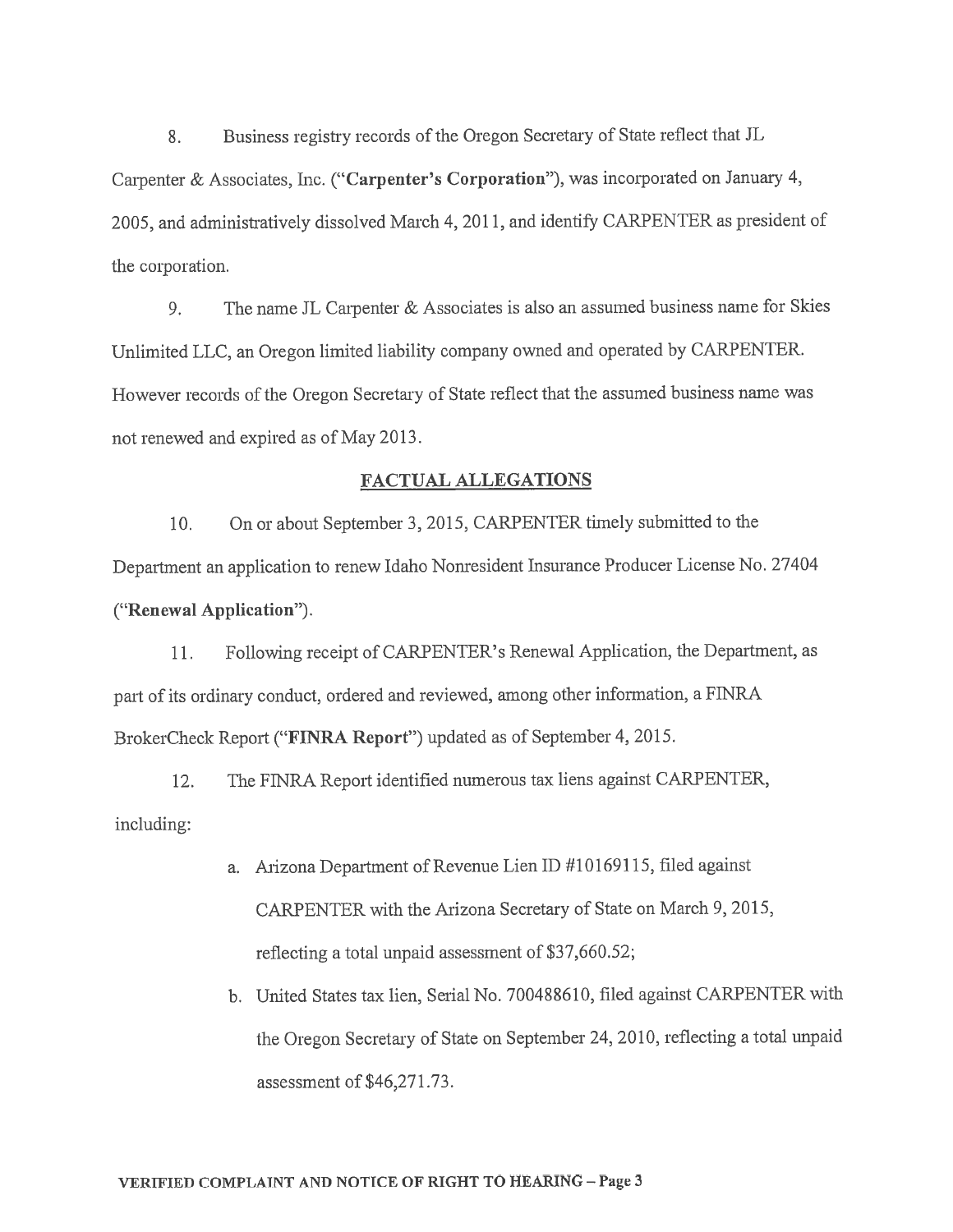13. In addition, the FNRA Report identified numerous tax liens against Carpenter's Corporation for which CARPENTER was the president, including:

- a. United States tax lien, Serial No. 504776508, filed against Carpenter's Corporation with the Oregon Secretary of State on January 13, 2009, reflecting <sup>a</sup> total unpaid assessment of \$57,134.84;
- b. United States tax lien, Serial No. 527246909, filed against Carpenter's Corporation with the Oregon Secretary of State on April 2, 2009, reflecting <sup>a</sup> total unpaid assessment of \$51,114.71;
- c. United States tax lien, Serial No. 540737709, filed against Carpenter's Corporation with the Oregon Secretary of State on May 6, 2009, reflecting <sup>a</sup> total unpaid assessment of \$2,986.61; and
- d. United States tax lien, Serial No. 572295309, filed against Carpenter's Corporation with the Oregon Secretary of State on August 17, 2009, reflecting a total unpaid assessment of \$13,147.46.

14. Other documents reviewed by the Department in connection with CARPENTER's Renewal Application reflect that <sup>a</sup> default judgment in the amount of \$48,929.69 was entered against CARPENTER on February 19, 2015, in the Seventh Judicial District Court of Idaho, Bingham County, in the matter of Scott v. Carpenter, et al., Case No. CV-2014-0001469. According to information furnished by CARPENTER in the FfNRA Report, this judgment is being paid via garnishment and the balance owed is \$22,491.00.

15. Other documents reviewed by the Department in connection with CARPENTER's Renewal Application also reflect that <sup>a</sup> default judgment was entered against CARPENTER on April 29, 2015, in the matter of Feher v. Carpenter, United States District Court for the Central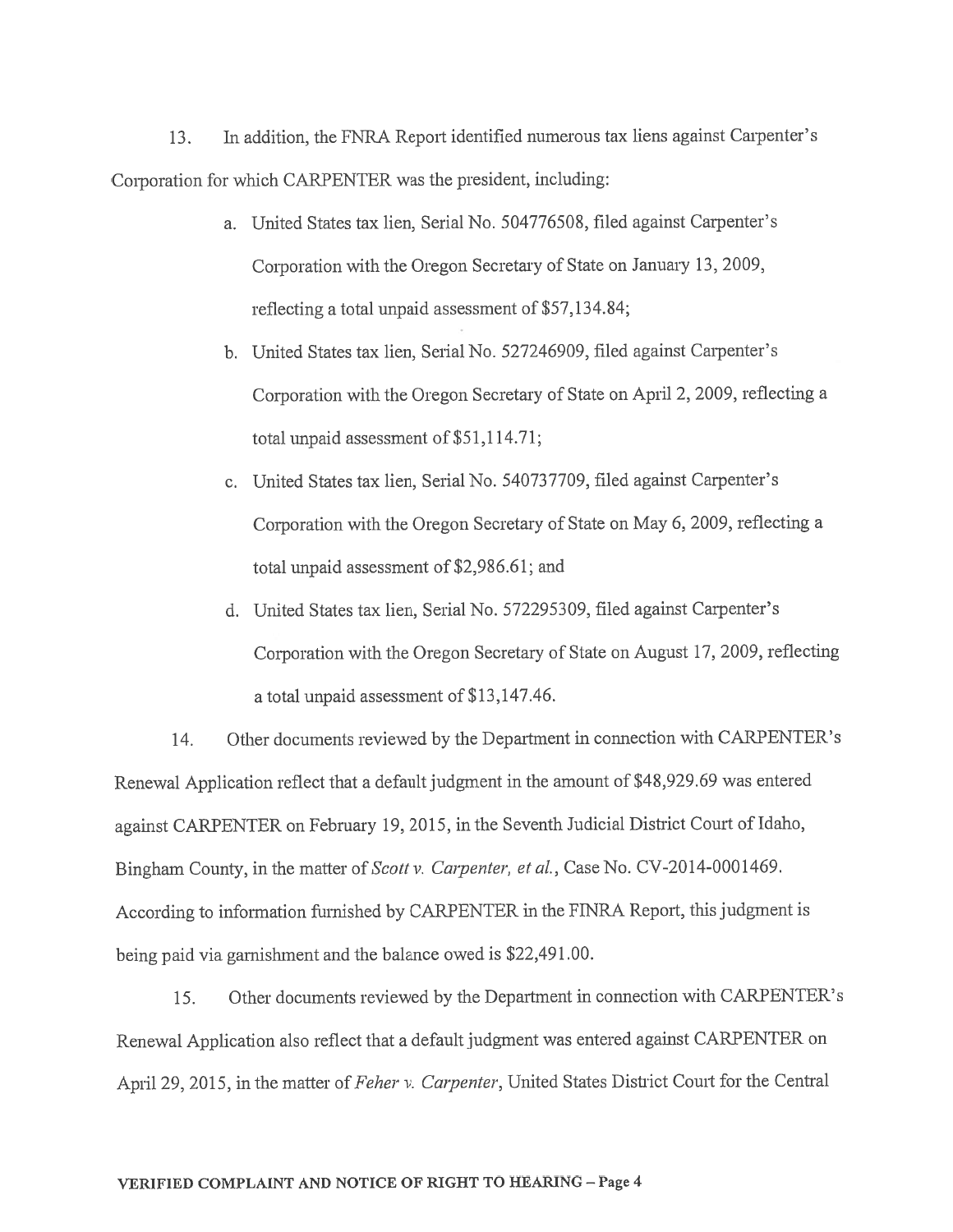District of California, Case No. 2:15-cv-00676-SVW-FFM. According to information in the FTNRA Report and in court records, this litigation stemmed from <sup>a</sup> customer complaint against CARPENTER and others in which the customer seeks to recover damages in the amount of Three Million Dollars (\$3,000,000.00).

16. Not including the \$3,000,000 default judgment, CARPENTER, either directly or through his corporation, has liens and judgments against him in excess of \$230,800.00.

### COUNT ONE: VIOLATIONS OF IDAHO CODE § 41-1016(1)(h)

17. Paragraphs 1-16 are re-alleged as if set forth in full.

18. Idaho Code § 41-1016(1)(h) permits the Department to seek an order that revokes or refuses continuance of the license of any producer who is deemed to have "dernonstrate[d] incompetence, untrustworthiness or financial irresponsibility, or [to have been] <sup>a</sup> source of injury and loss to the public or others, in the conduct of business in this state or elsewhere."

19. The numerous tax liens and money judgments detailed above cause the Department to conclude that CARPENTER has demonstrated incompetence, untrustworthiness or financial irresponsibility and that CARPENTER has been <sup>a</sup> source of injury and loss to the public or others in the conduct of business.

20. CARPENTER's actions violate Idaho Code § 41-1016(1)(h).

21. As a result of the violation of Idaho Code  $\S$  41-1016(1)(h), the Department has cause and is entitled to an order that refuses continuance of CARPENTER's Idaho nonresident insurance producer license.

#### REQUEST FOR RELIEF

Based upon the foregoing facts and allegations, unless the Department receives <sup>a</sup> written objection from CARPENTER, including the basis for the objection and <sup>a</sup> demand for hearing, within twenty-one (21) days following service of this verified complaint and notice, the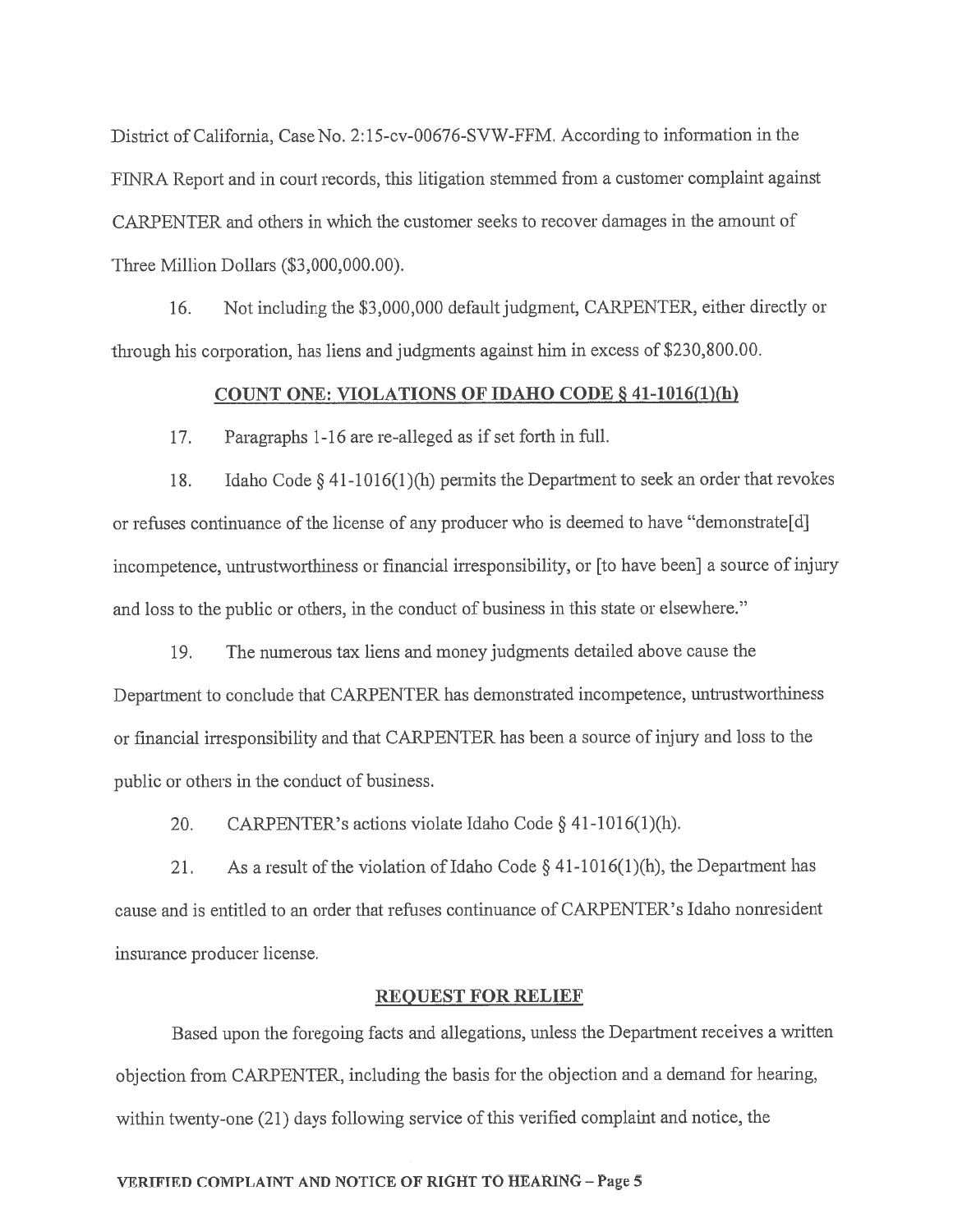Department intends to submit <sup>a</sup> propose<sup>d</sup> order to the Director whereby the Director shall refuse to continue CARPENTER's Idaho nonresident insurance producer license.

## NOTICE OF RIGHT TO A HEARING

Pursuant to Idaho Code § 41-232A, CARPENTER has the right to <sup>a</sup> hearing on this matter. In order to exercise this right, <sup>a</sup> written reques<sup>t</sup> for <sup>a</sup> hearing must be filed and served upon the Department within <sup>21</sup> days after service of this Complaint. Failure to file and serve <sup>a</sup> written reques<sup>t</sup> for <sup>a</sup> hearing upon the Department within the 21-day time period shall be deemed <sup>a</sup> waiver of the opportunity for <sup>a</sup> hearing and to contest the allegations in the Complaint, pursuan<sup>t</sup> to Idaho Code § 41-232A(2).

Any written request for a hearing shall be served on the Director of the Idaho Department of Insurance, addressed as follows:

Dean L. Cameron, Director Idaho Department of Insurance P.O. Box 83720 Boise, ID 83720-0043

<sup>A</sup> copy shall also be provided to the Department's counsel in this matter, Richard Burleigh, Lead Deputy Attorney General, at the following address:

Richard Burleigh Lead Deputy Attorney General Idaho Department of Insurance P.O. Box 83720 Boise, ID 83720-0043

In lieu of <sup>a</sup> hearing, this matter may be resolved by negotiation, stipulation, agreed settlement, or consent order, pursuan<sup>t</sup> to Idaho Code § 67-5241. Should you wish to discuss these options, <sup>p</sup>lease contact the undersigned Deputy Attorney General. If you fail to submit <sup>a</sup> timely written response to the allegations within 21 days of the service of this complaint, a final order will be entered imposing the relief described above.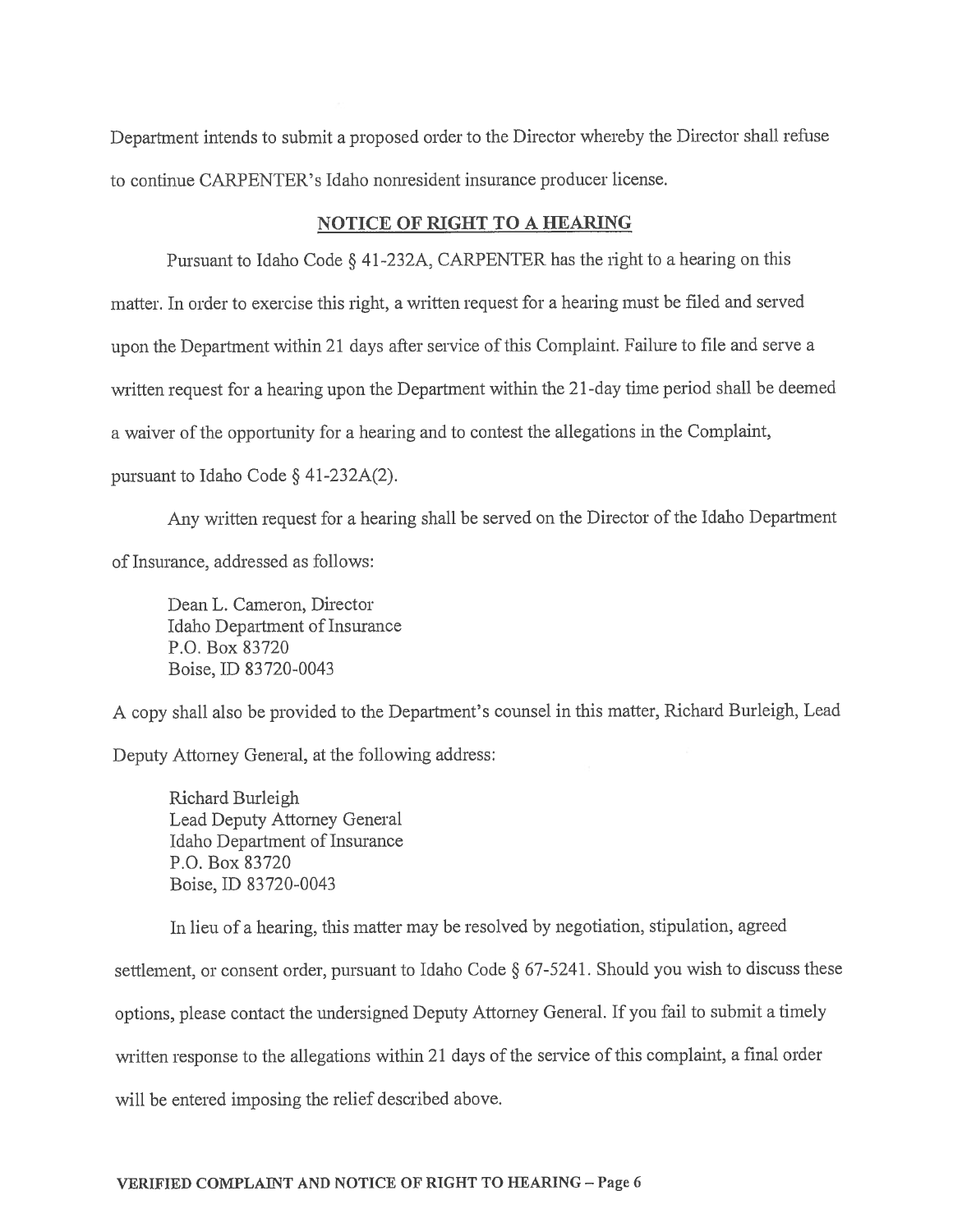DATED this  $\mathcal{Q}$  day of September, 2015

OFFICE OF THE ATTORNEY GENERAL

By: Richard B. Burleigh Lead Deputy Attorney General Attorney for the Department of Insurance

# VERIFICATION

STATE OF IDAHO ) ss. County of Ada (b)

Georgia Siehi, Bureau Chief, Company Activities, for the Department of Insurance, State of Idaho, being first duly sworn, deposes and says:

I have read the foregoing Complaint and Notice of Right to Hearing and know the contents thereof, and the same are true to the best of my knowledge and belief and based on the records of the Department.

DATED this  $\frac{\sqrt{3}^h}{2}$  day of September, 2015.

<u>tragio Sich</u>

Georgia Siehi' Bureau Chief, Company Activities Idaho Department of Insurance

SUBSCRIBED AND SWORN to before me this  $\frac{1}{8}$   $\frac{1}{4}$  day of September, 2015.



Notary Public for Idaho

My commission expires on